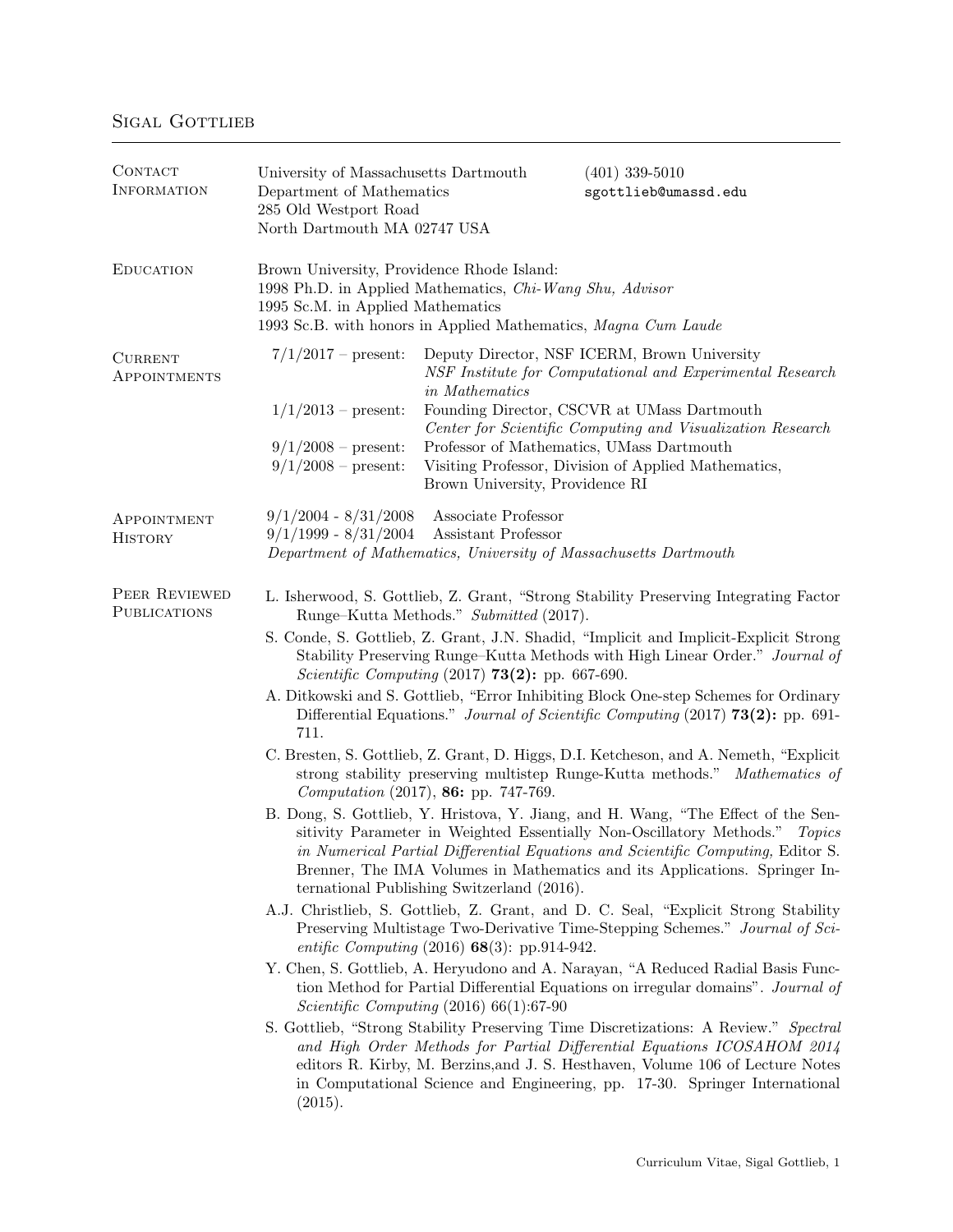- S. Gottlieb, Z. Grant, and D. Higgs, "Optimal Explicit Strong Stability Preserving Runge–Kutta Methods with High Linear Order and optimal Nonlinear Order." Mathematics of Computation (2015) 84: 2743-2761.
- K. Cheng, W. Feng, S. Gottlieb, and C. Wang. "A Fourier Pseudospectral Method for the "Good" Boussinesq Equation with Second Order Temporal Accuracy". Numerical Methods for Partial Differential Equations (2015) 31 (1), 202-22.
- Y. Chen, S. Gottlieb, and Y. Maday, "Parametric Analytical Preconditioning and its Applications to the Reduced Collocation Methods". Comptes Rendus Mathematique  $(2014)$  352(7-8):661-666.
- Y. Chen and S. Gottlieb, "Reduced Collocation Methods: Reduced Basis Methods in the Collocation Framework." Journal of Scientific Computing (2013) 55(3), pp. 718–737.
- S. Gottlieb, F. Tone, C. Wang, X. Wang, and D. Wirosoetisno, "Long time stability of a classical efficient scheme for two dimensional Navier-Stokes equations." SIAM Journal on Numerical Analysis (2012) **50**, pp. 126-150
- S. Gottlieb and C. Wang, "Stability and convergence analysis of fully discrete Fourier collocation spectral method for 3-D viscous BurgersO equation." Journal of Sci*entific Computing* (2012) **53**(1), pp. 102-128.
- D.I. Ketcheson, S. Gottlieb, and C. B. Macdonald, "Strong stability preserving twostep Runge-Kutta methods." SIAM Journal on Numerical Analysis. (2012) 49, pp. 2618-2639.
- S. Gottlieb, J.-H. Jung, and S. Kim, "Iterative adaptive RBF methods for detection of edges in two dimensional functions." Applied Numerical Mathematics. (2011) 61(1), pp. 77-91.
- S. Gottlieb, J.-H. Jung, and S. Kim, "A review of David Gottlieb's work on the resolution of the Gibbs phenomenon" Communications in Computational Physics 9 (2011), pp. 497-519.
- J.-H. Jung, S. Gottlieb, S. O. Kim, C. L. Bresten and D. Higgs, "Recovery of High Order Accuracy in Radial Basis Function Approximations of Discontinuous Problems." Journal of Scientific Computing, (2010) 45(1-3), pp. 359–381.
- D. Gottlieb and S. Gottlieb "Spectral methods". Scholarpedia, (2009) 4(9):7504.
- S. Gottlieb, D. Ketcheson, and C.-W. Shu "High Order Strong Stability Preserving Time Discretizations." Journal of Scientific Computing , vol 38, No. 3 (2009), pp. 251–289.
- J.-H. Jung and S. Gottlieb, "On the Numerical Implementation of spectral Galerkin Penalty Methods." Communications in Computational Physics vol. 5, No. 2-4, (2009) pp. 600-619
- D. Ketcheson, C. Macdonald, and S. Gottlieb, "Optimal implicit strong stability preserving Runge-Kutta methods." Applied Numerical Mathematics, vol. 59, No. 2, (2009) pp. 373-392.
- C. Macdonald, S. Gottlieb, and S. J. Ruuth, "A numerical study of diagonally split Runge–Kutta methods for PDEs with discontinuities." Journal of Scientific Computing vol, 36, No. 1 (2008) , pp. 89-112.
- R. Archibald, A. Gelb, S. Gottlieb and J. Ryan, "One-sided post-processing for the Discontinuous Galerkin Method Using ENO-type stencil choice and the Edge Detection Method." Journal of Scientific Computing vol. 28 (2006), pp.167- 190.
- S. Gottlieb, D. Gottlieb and C.-W. Shu, "Recovering High Order Accuracy in WENO Computations of Steady State Hyperbolic Systems" Journal of Scientific Computing vol. 28 (2006), pp.307-318.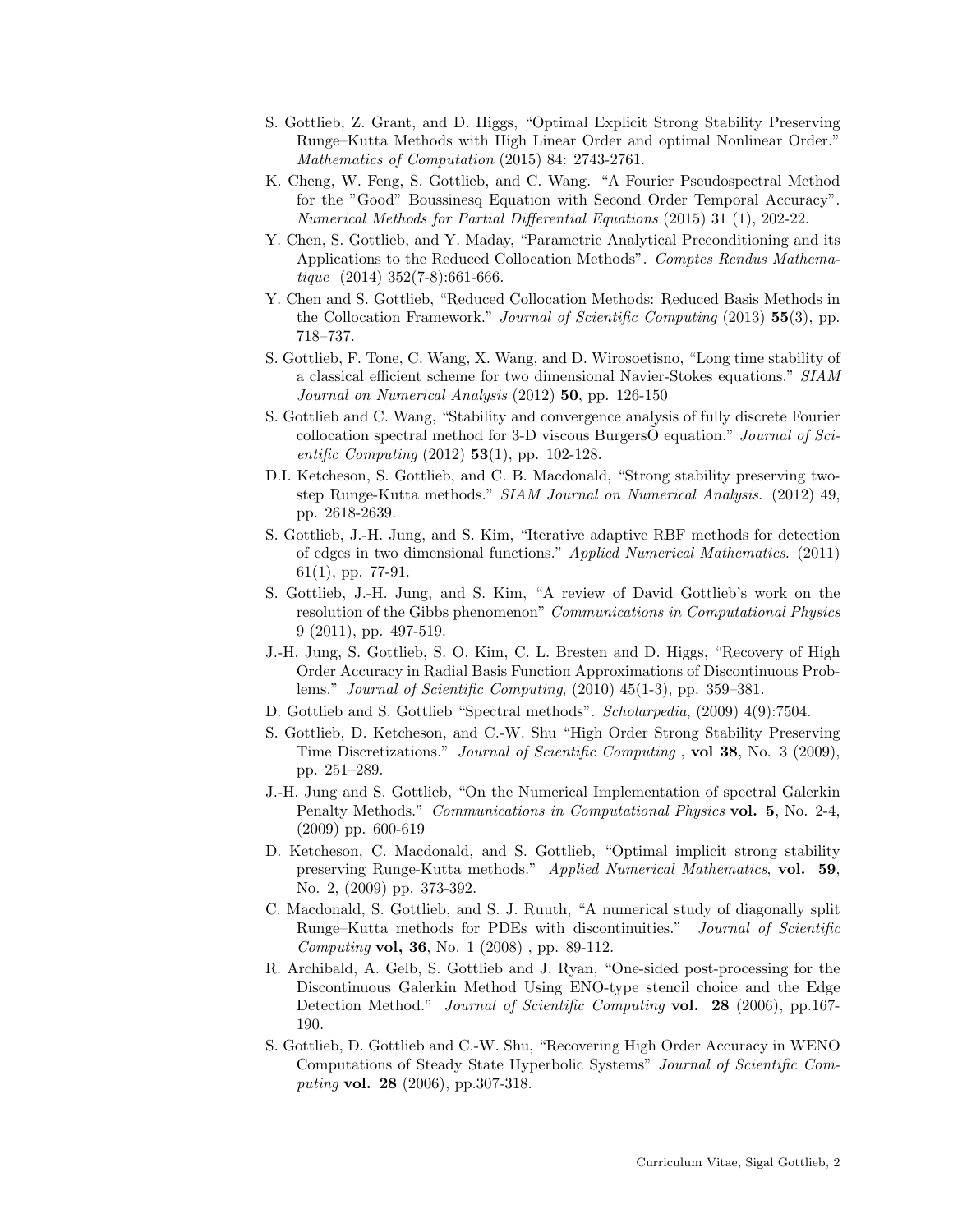|                                                     | with fast downwind spatial discretizations." Journal of Scientific Computing vol.<br>27 (2006), pp. 289-304.                                                                                                                                                                                                                                                                                                                       |
|-----------------------------------------------------|------------------------------------------------------------------------------------------------------------------------------------------------------------------------------------------------------------------------------------------------------------------------------------------------------------------------------------------------------------------------------------------------------------------------------------|
|                                                     | S. Gottlieb, J. S. Mullen and S. J. Ruuth, "A fifth order flux-implicit WENO method."<br>Journal of Scientific Computing vol. 27 (2006), pp. 271-288.                                                                                                                                                                                                                                                                              |
|                                                     | S. Gottlieb, "On High Order Strong Stability Preserving Runge-Kutta and Multi<br>Step Time Discretizations." Journal of Scientific Computing vol. 25 (2005),<br>pp. 105-128.                                                                                                                                                                                                                                                       |
|                                                     | D. Gottlieb and S. Gottlieb, "Spectral Methods for Compressible Reactive Flows"<br>Comptes Rendus Mecanique 333 (2005), pp. 3-16.                                                                                                                                                                                                                                                                                                  |
|                                                     | D. Gottlieb and S. Gottlieb, "Spectral Methods for Discontinuous Problems." Pro-<br>ceedings 20th biennial Conference on Numerical Analysis, D.F. Griffiths and G.<br>A. Watson, editors. University of Dundee Numerical Analysis Report NA/217<br>(2003).                                                                                                                                                                         |
|                                                     | S. Gottlieb and L.-A. J. Gottlieb, "Strong Stability Preserving Properties of RungeñKutta<br>Time Discretization Methods for Linear Constant Coefficient Operators" Journal<br>of Scientific Computing $18(1)(2003)$ , pp. 89-109.                                                                                                                                                                                                 |
|                                                     | S. Gottlieb, C.W. Shu and E. Tadmor, "Strong Stability Preserving High Order Time<br>Discretization Methods." SIAM review vol. 43 no. 1 (2001), pp. 89-112                                                                                                                                                                                                                                                                         |
|                                                     | P.F. Fischer and S. Gottlieb, "Solving $A x = b$ using a modified conjugate gradient<br>method based on the roots of A." Journal of Scientific Computing vol. 15 no.<br>4 (2000), pp. 441-456.                                                                                                                                                                                                                                     |
|                                                     | S. Gottlieb and C.W. Shu, "Total Variation Diminishing Runge-Kutta Schemes."<br>Mathematics of Computation vol. 67 (1998), pp.73-85.                                                                                                                                                                                                                                                                                               |
|                                                     | P. F. Fischer and S. Gottlieb "A Modified Conjugate Gradient Method for the Solution<br>of $Ax = b$ ." Journal of Scientific Computing vol. 13 no. 2 (1998), pp.173-183.                                                                                                                                                                                                                                                           |
|                                                     | C.R. Johnson, I.M. Spitkovsky and S. Gottlieb "Inequalities Involving the Numerical<br>Radius." Linear and Multilinear Algebra vol. 37 (1994), pp.13-24.                                                                                                                                                                                                                                                                           |
| <b>BOOKS</b>                                        | Jan S. Hesthaven, Sigal Gottlieb, David Gottlieb Spectral Methods for Time Dependent<br>Problems. Cambridge Monographs on Applied and Computational Mathematics<br>(No. 21) Cambridge University Press (2006). ISBN 0521792118<br>Sigal Gottlieb, David Ketcheson and Chi-Wang Shu Strong Stability Preserving Runge-<br>Kutta and Multistep Time Discretizations. World Scientific Press. January 2011.<br>ISBN 978-981-4289-26-9 |
| <b>BOOK CHAPTERS</b>                                | S Gottlieb and D.I. Ketcheson "Time discretization techniques." Chapter 21 in <i>Hand-</i><br>book of Numerical Methods for Hyperbolic Problems, pp. 549-583. Editors: Remi<br>Abgrall and Chi-Wang Shu. Volume 17 of the Handbook of Numerical Analysis,<br>Elsevier $(2016)$ .                                                                                                                                                   |
|                                                     | A. Gelb and S. Gottlieb, "The Resolution of the Gibbs Phenomenon for Fourier Spec-<br>tral Methods." Chapter 7 in Advances in The Gibbs Phenomenon with Detailed<br><i>Introduction</i> , Abdul J. Jerri, Editor, $\Sigma$ Sampling Publishing, Potsdam, New York<br>$(2007)$ , ISBN 0967301-0-8.                                                                                                                                  |
| <b>REFEREED</b><br><b>CONFERENCE</b><br>PROCEEDINGS | S. Gottlieb and J. S. Mullen, " An Implicit WENO Scheme for Steady-State Com-<br>putation of Scalar Hyperbolic Equations" in Computational Fluid and Solid<br>Mechanics 2003 (ed. K.J. Bathe), (2003) Proceedings Second MIT Con-<br>ference on Computational Fluid and Solid Mechanics June $17-20$ , 2003 Pages<br>1946-1950.                                                                                                    |

S. Gottlieb and S. J. Ruuth, "Optimal strong-stability-preserving time-stepping schems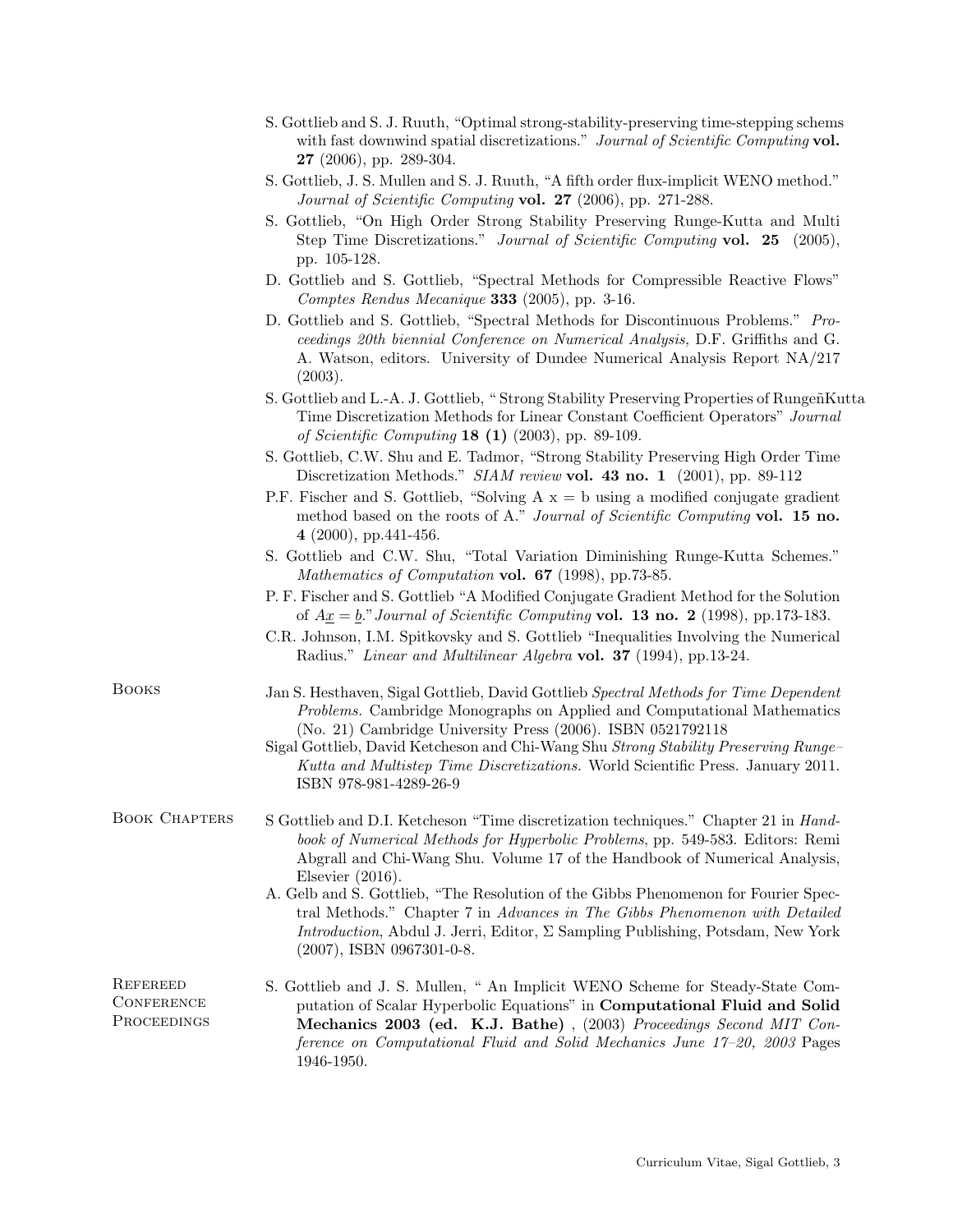U. Qidwai and S. Gottlieb, "An efficient hole-filling algorithm for c-scan enhancement." Review of the progress in Quantitative Nondestructive Evaluation (RQNDE), Maine, 2001.

**OTHER PUBLICATIONS** 

**SELECTED** 

- S. Gottlieb and D. Gottlieb, Review of "Spectral Methods for Incompressible Visocous Flow" by Roger Payret, SIAM Review vol. 45 (2003), pp.147-148
- D. Gottlieb and S. Gottlieb, Review of "High-Order Methods for Incompressible Fluid Flow" by M.O. Deville, P.F. Fischer and E.H. Mund., Mathematics of Computation vol. 73 (2003), pp. 1039-1040
- Research Grants co-PI with Yanlai Chen on NSF grant DMS-1719698 "Rigorous Development of an Efficient Reduced Collocation Approach for High-Dimensional Parametric Partial Differential Equations" August 1, 2017– July 31, 2020 for \$158,494.
	- PI on AFOSR grant FA9550-15-1-0235 "High Order Strong Stability Time Discretizations Beyond the Method-of-Lines Framework" July 1, 2015 – June 30, 2018 for \$271,299.
	- PI on AFOSR grant FA9550-12-1-0224 "Tailoring High Order Time Discretizations for use with spatial discretizations of hyperbolic PDEs" May 1, 2012 – April 30, 2015 for \$248,636.
	- PI on King Abdullah University of Science and Technology (KAUST) Award No. FIC/2010/05, "Positive Numerical Solutions of ODEs." October 2010-October 2013, for a total of \$202,362.34.
	- Co-PI with Saeja Kim on award number NSF DMS-1040883 NSF/CBMS Regional Conference in the Mathematical Sciences-"Radial Basis Functions: Mathematical Developments and Applications." December 2010-November 2011, for a total of \$35,000.
	- PI on AFOSR grant FA9550-09-1-0208 "High Order Strong Stability Preserving Time Discretizations for the Time Evolution of Hyperbolic Partial Differential Equations." March 2009-December 2011, for a total of \$148,187.
	- PI on AFOSR DURIP grant FA9550-10-1-0354 "A Heterogeneous Terascale Computing Cluster for the Development of GPU Optimized High Order Numerical Methods." July 15, 2010-July 14, 2011 for a total of \$199,800.
	- co-PI on NSF grant CNS-0959382 "MRI-R2 : Acquisition of a Heterogenous Terascale Shared Campus Computing Facility." June 1, 2010- May 31, 2011 for a total of \$199,480.
	- PI on NSF grant DMS- 0802974 "RUI: CSUMS: Research in Scientific Computing in Undergraduate Education (RESCUE)." September 2008-August 2011 for a total of \$788,985 .
	- Co-PI with Chi-Wang Shu (Brown University) on NSF grant DMS-0940863 "International Conference on Advances in Scientific Computing." October 2009- September 2010 for a total of \$19,686.
	- Co-PI with Jae-Hun Jung on NSF grant DMS-0608844 "RUI: Adaptive High Order Methods for Solution of PDEs." August 2006 - July 2010 for a total of \$197,713.
	- PI on AFOSR grant FA9550-0610255 "Implicit High Order Strong Stability Preserving Runge-Kutta Time Discretizations." March 2006-December 2008, for a total of \$98,005.
	- PI on NSF grant DMS-0106743 "Development of Numerical Methods for Semiconductor Device Simulation and Electron Microscopy." August 2001- August 2003 for a total of \$50,000.
- Selected Invited **PRESENTATIONS** 
	- Lecture on "Strong Stability Preserving Time Discretizations" at the Mathematics, Computing, and Design – Where Analysis and Creativity Combine Symposium in Honor of A. Jameson's 80th birthday, Stanford University Nov. 20-21, 2014.
		- Plenary Lecture on "Strong Stability Preserving Time Discretizations" at ICOSA-HOM, June 23-27, 2014, Salt Lake City, Utah.